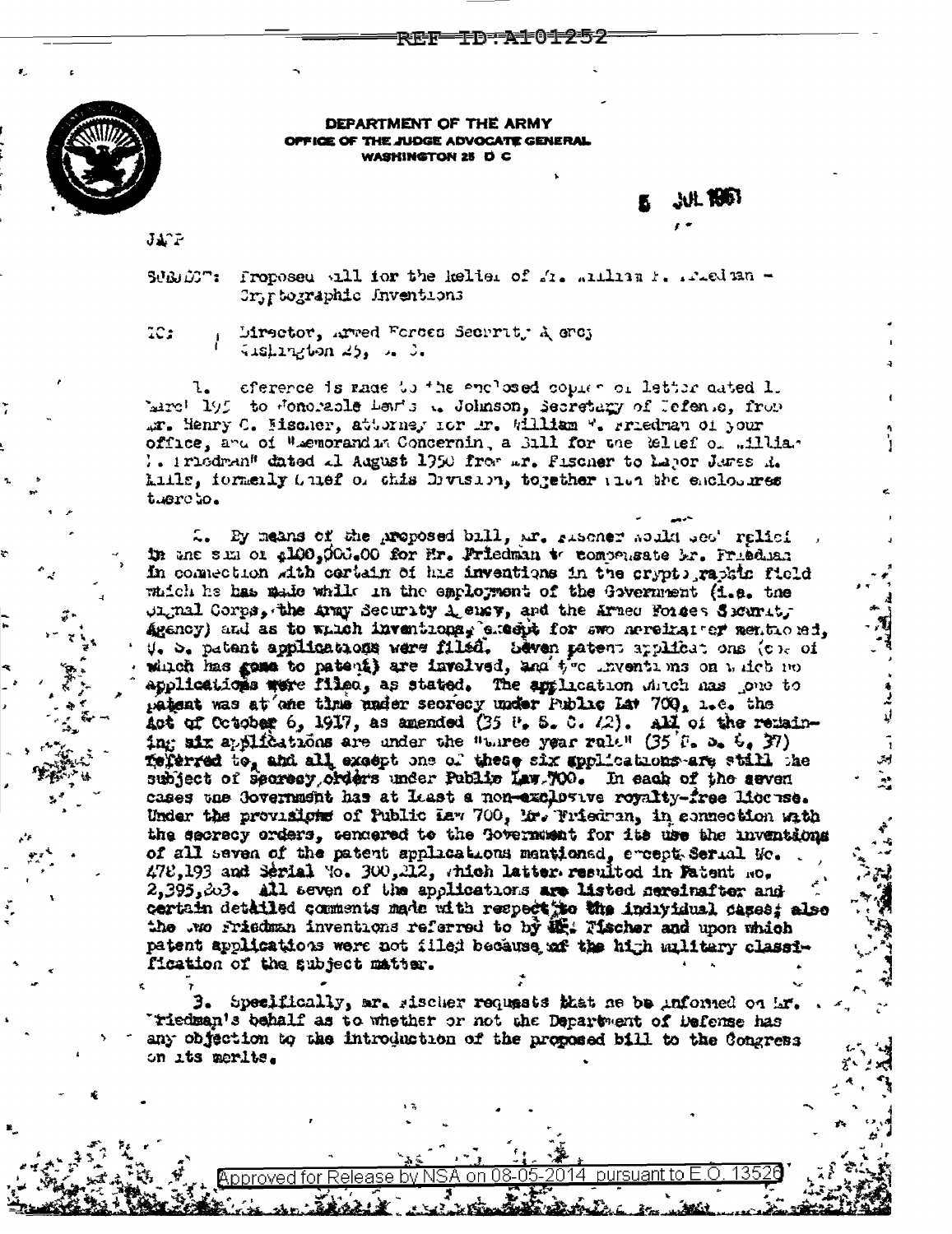N'EJA: 1: Proposed Bill for the Relief of Ar. William 3. Prieduan -Gryptographic Inventions

4. It is the view of this office that any decision as to whether or not such a bill should be presented on Mr. Phiedman's bohalf is a decision witch properly should be left to . W. Friedman and fit. Fischer to make, and that this office on behalf of the Department of Defense stotla so inform his Fischer. At the same time, it should be stated that it is the policy of the Department of Befence not to exprese its wiews to private individuals with regard to the proposed introduction of legislation, or with regard to the decirability or undesirability of passage of proposed legislation except upon call from a committee of the .ongress.

It is fait that irrespective of what reply is made by this 5. office to in. Enchants request, eifarts will be made on tehalf of Mr. friedman to Matroduce the bill. Such efforts may well be successful whereupon the domittee to which the sill is referred will call upon the Department of Defense for the views upon the merits of the will. Hence it is downed cesigable to investigate this matter fully on ips merits at this time, and as expeditionsly as pessible, in order to be prepared to present the views of the Department of Defense on the bill then called upon.

 $\circ$ . As now informed, this office is of the view that any such bill, if introduced, sheald be opposed as Lucking injurrit in view of all of when care materiate of the case, indicating the sature of the inventions involved, ir. Friedman's prisons position in the Covornment, the employerat the time each of the inventions was made, the scope of m. Frisdman's employment, and the duties assigned to him, ote. However, the view just stated is subject, of course, to possiole change dependent upon the results of the investigation which it is reguested below that your office undertake at this time, and the recommendations of your effice based upon the results of such investigation.

It is desired that this effloe be farmished at the earliest presidelle date with an interim reply to this pomanuication, setting sorth pour resommendation as to whether a reply should be made by this state to M. Tischer's letter smetantially as set forth in paragraph.  $\mathcal{A}$  sbove, and  $\mathcal{B}$  not, what reply is recommended.

It is requested that this matter be thoroughly intentigated by your office for the purpose above mentioned and a full regard with recommendations made to this cirice thereon to aid in presenting to the. Congress the views of the Department of Defense upon the question as to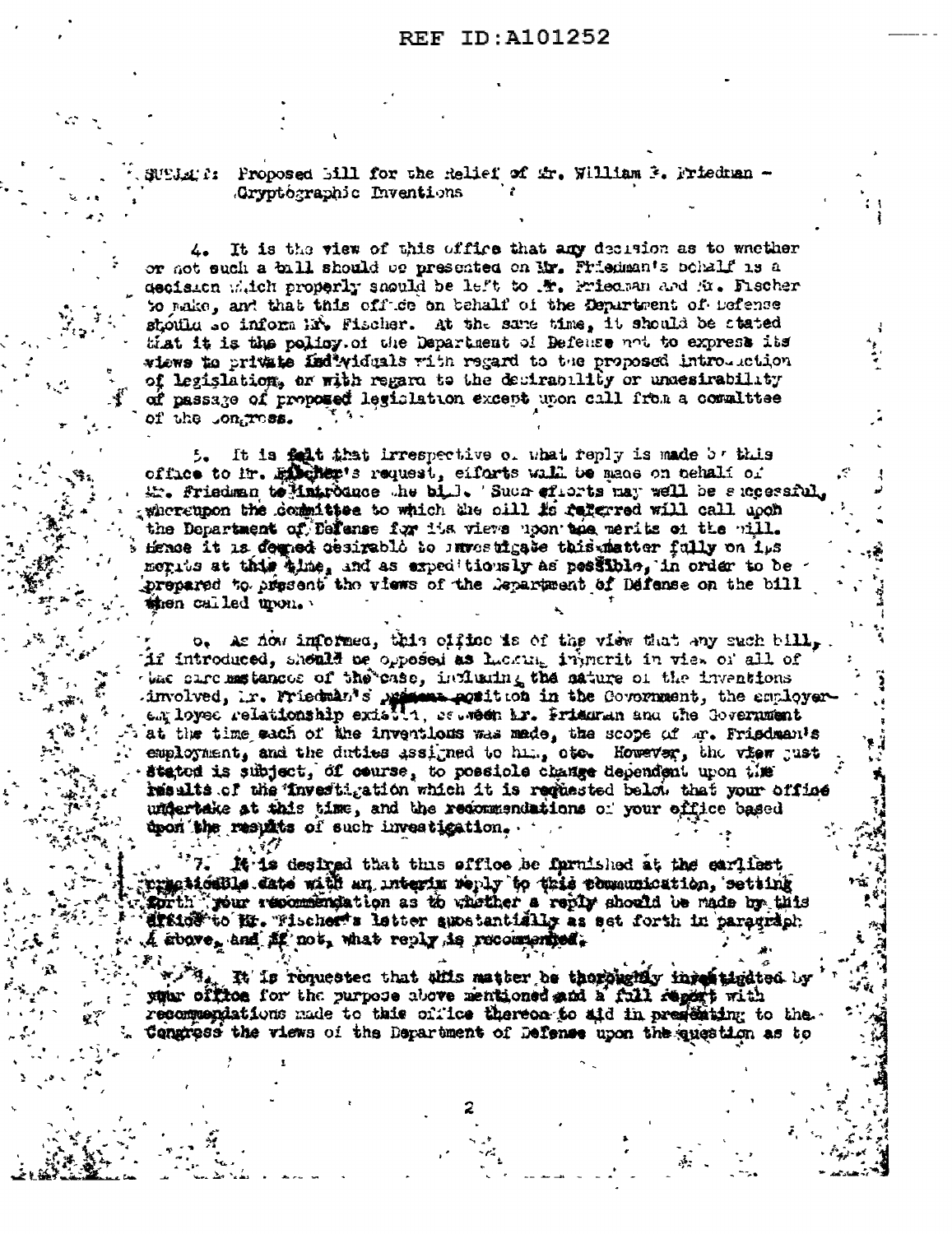## REF ID: A101252

r. Millian & Wiedra Strikkr: Proposed Rill for the Reliaf or Gry tographic inventions.

whether or not it lavors such sill as may e introduced, I. Henry B. Stauffer, pacent counsel for your sfrice, mes present at several conferences with representatives of this office in commection with this matter and is culte familiar magh many aspects of the situation. Inclusing Hr. Friedman's inventive activities in the field of cryptography.

9. For cavious reasons, pae requested investigation, insofar as possible, shealathot be brought to ar. Srien ante attention, nor the merits of the proposed bill discussed with has. It will to dount be. necessary, however, to secure factual information from Wi. Friedman during the course of the intestigation.

 $10.$  . Various questions will have to be considered and answered  $N$ before a final decision can be resched as to the views of the Departmest of Lefense on the cerits of the proposed oill. Amon, thuse questique are:

hes Friedman accomplished an thing an this pituation which warrants further compensation in addition to that he has elready received in the form of salary from the three minist, the Presidential. similar situation the Secretary of Nar disapproved H. N. 1206, 77th Congress, Low Session, 1941, A Rill for the Relief of John C. Garand, by letter dated 1 October 1941 no Honorable shdren J. Kay, Chaines, Committee on Military Mfairt. Garand unsuccessfully sought (100,000.00 relief for his development of the Garand t-1 seniestomatic rifle.

Is the lovernment entitled to rull title to the several Friedman inventions in question instead of a non-exclusive license. to that rriedran could not properly claim that any on his rights have been viclated? This involves the question of the scope of his employment, his assigned outles, etc. at the time the above inventions' were made, etc. See: United States v. Dubilier Condenser Corporation.  $259$  L. S. 178; Softenons v. United States, 137 L. S. 342; Different v. Diebor Lanufacturing Cortany, 149 7. .. 315; Foughton v. United States.  $23$  Ped.  $300.$ 

c. . That were and are the past, present, and future commercial possibilities of the iricdran inventions here involved, in this country and abroid, as the same may affect one question of the damage which friedman maintains he suffered because of the Rovernment's retention of his inventions in secrecy?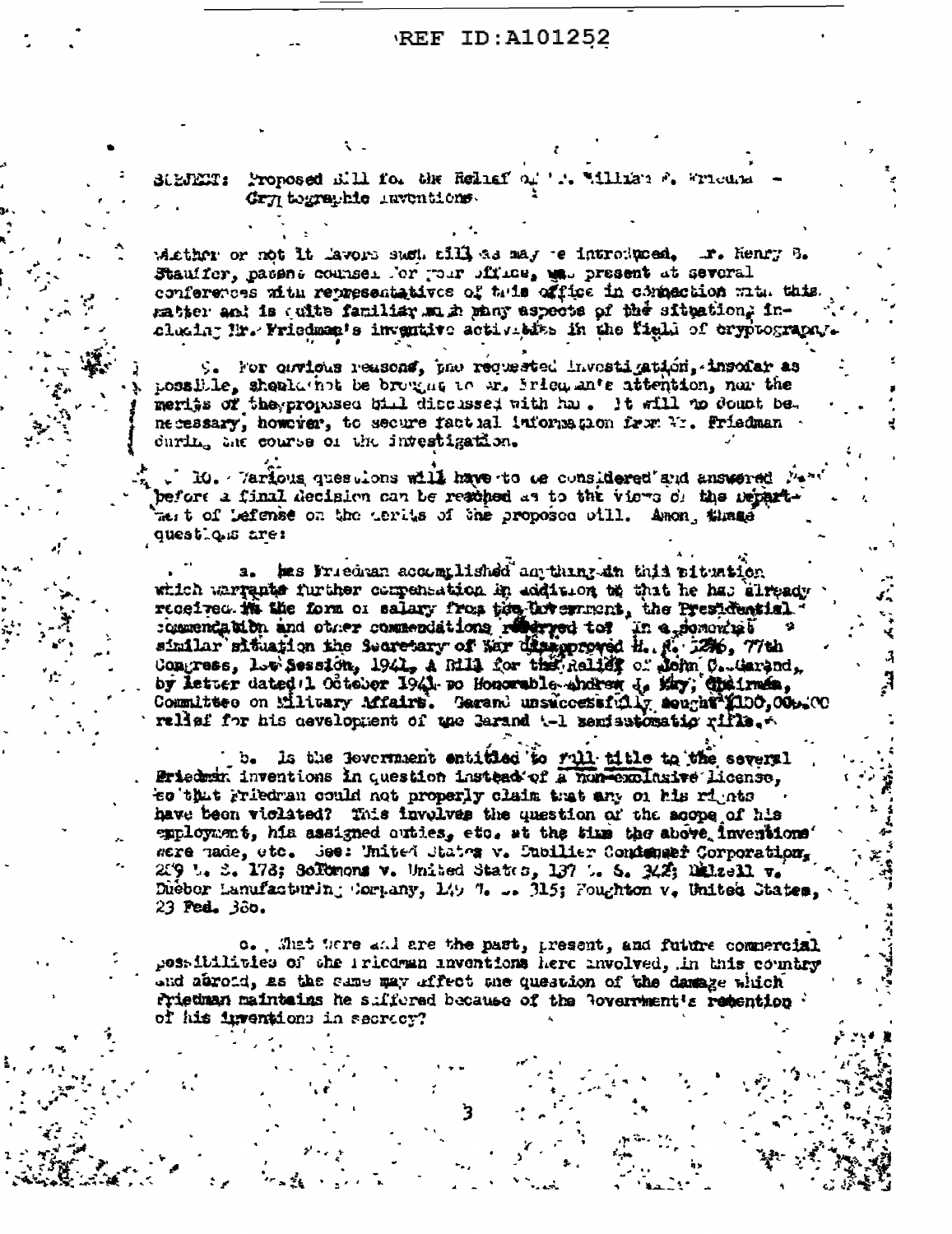## **REF ID:A101252**

SUNECT: Proposed Bill for the Relief of Mr. William F. Friedman -Gryptographic Enventions

u. that use, if any, was made of friedman's inventions in foreign countries, (governmental and conmercial) by reason of which it mitht be established that he was damaged amm could not recover therefor because of the secrecy maintained by the U.S. Boverment? Is any lend-Lease use which way have taken place, whe for the L. Jovernmental purposes and, hence, within the scope of the license which the U. T. Government has under each of the Friedman cases? See Opinion of the Comptroller General of the United States, Sl USPQ 22, 24 March 1949, in the case of Harry A. Mhor.

11. Reference to presions correspondence reveals that the question of Ir. Triedman's recovery from the Sovernment for the contomplated purchase of reversionary rajnts in his inventions, as covared by his patent application i. N. 441,320, in secrecy, was raised in Connent Mo. 1 from the Cffice of the Director of Intelligence dated 29 Vecember 1, 4.. Spoh guistion arose while a policy stated in 0-2 memorandum dated 29 April 1946 relative to the perchasin; of reversionary rights on a Covernment employee not specifically directed to invent was in critect, such policy being rescirced by 3-2 letter dated 7 July 1:50.

12. In reaching conclusions in the present astor it is suggested that emphasis on placed on legal is distingished from equitable or moral upnsideration.

13. It is noted that Public Law 700, supra, provides that the Secretary of Lar or the Secretary of the Havy may enter into an agreement with an inventor in full settlement and compraise for any darage decrific to him by reason of a secrecy order. However, this statute does not specifically provide what the inventor may bring suit to recover for such alleged damage.

F.A. THE JULTE ..D. CATE GIRDARY

Lieuten  $J \subset C$ Chief, Estents Nivision

 $2 \text{ mol}$  $1.$  Joyy 1tr  $10$  Far  $50$ 2. Copy Nemo 21 Aug 50 w/incls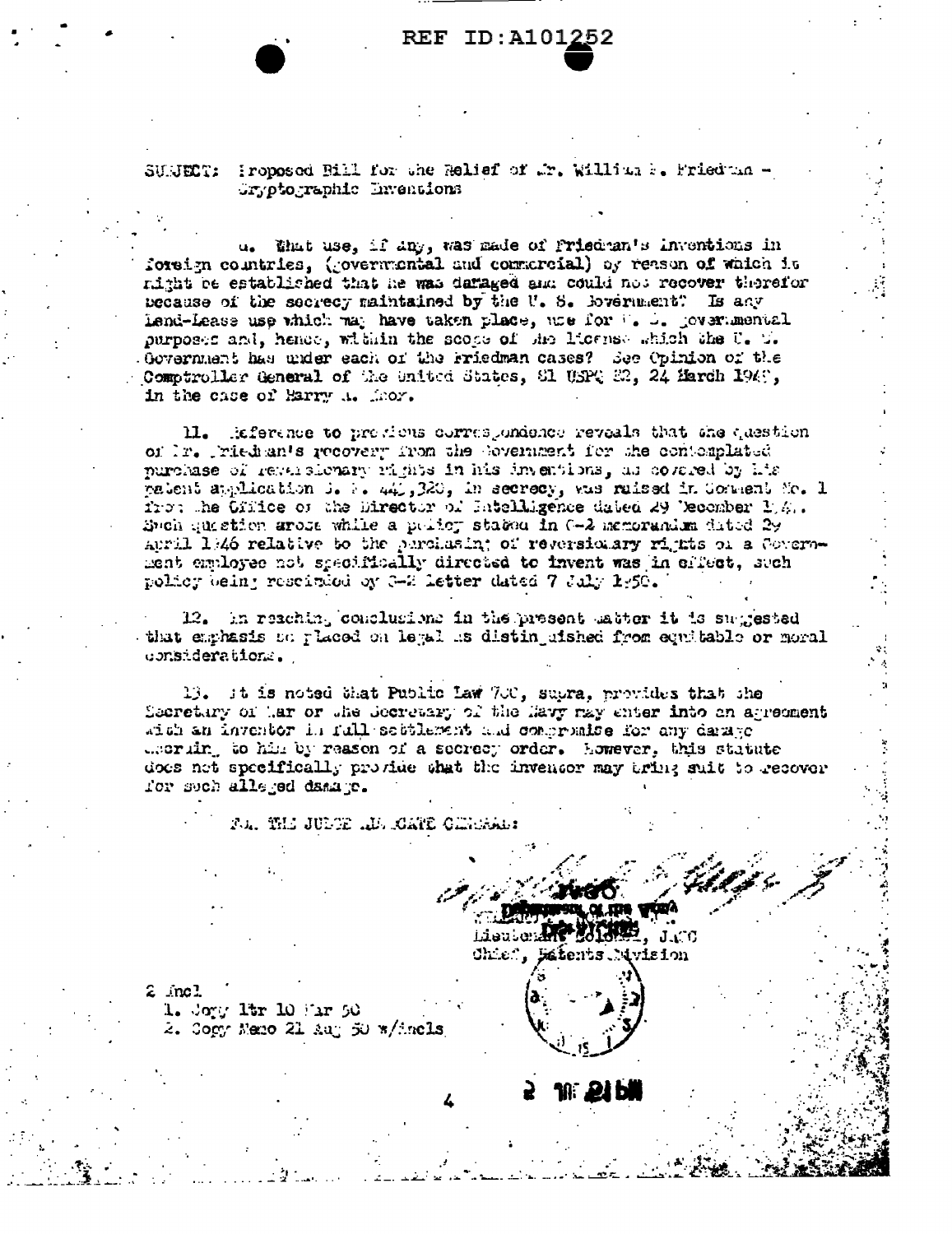

**FISCHER. WILLIS & PANZER** 

March 10, 1950

Ī

Hon. Louis A. Johnson Secretary of Defense Washington 25, D. C.

Dear Sir:

This letter is written on behalf of Mr. William F. Friedman. Director of Communications Research, Defense Security Agency. He is ill and has recoived permission to retain us to pursue the matter about which this communication is concerned.

Mr. Friedman is responsible individually and in collaboration with others for the invention and development of systems and devices in the field of military communications which have proved to be of the utmost importance to the defense of our country. For his efforts in this direction, he has received the Medal for Merit from President Truman, and also the Commendation for Exceptional Civilian Service from Henry L. Stimson, Secretary of War. Copies of both are attached hereto.

In connection with these inventions, patent applications have been filed, the government allowing Mr. Friedman, alone with respect to some of the applications, and with collaborators with respect to others, to retain commercial and foreign rights. All of these patent applications have been placed in secrecy status; one of the inventions has been in secrecy now for over sixteen years and a second for over thirteen years. It is highly unlikely that any of the inventions will be released from secrecy, at least for a great many years to come.

It has already been indicated that Mr. Friedman is now ill and in the largest measure, his illness is due to the unusually severe strain imposed upon him by the nature of his work. Indeed, it is probable that his earning capacity has been permanently and heavily impaired. In the light of these facts, the question has arisen whether, in equity, an attempt is not warranted to obtain from the Congress an act authorizing the Department of Defense to purchase from Mr. Friedman all the rights he has been allowed to retain in the inventions which have been placed in secrecy status by the government for a token payment that would help in easing the concern he might have about his livelihood in the future, even though such a payment had little relation to the high value we understand such rights might have under different circumstances. There are precedents for such awards in the communications field, even in the absence of any property rights in the inventions.